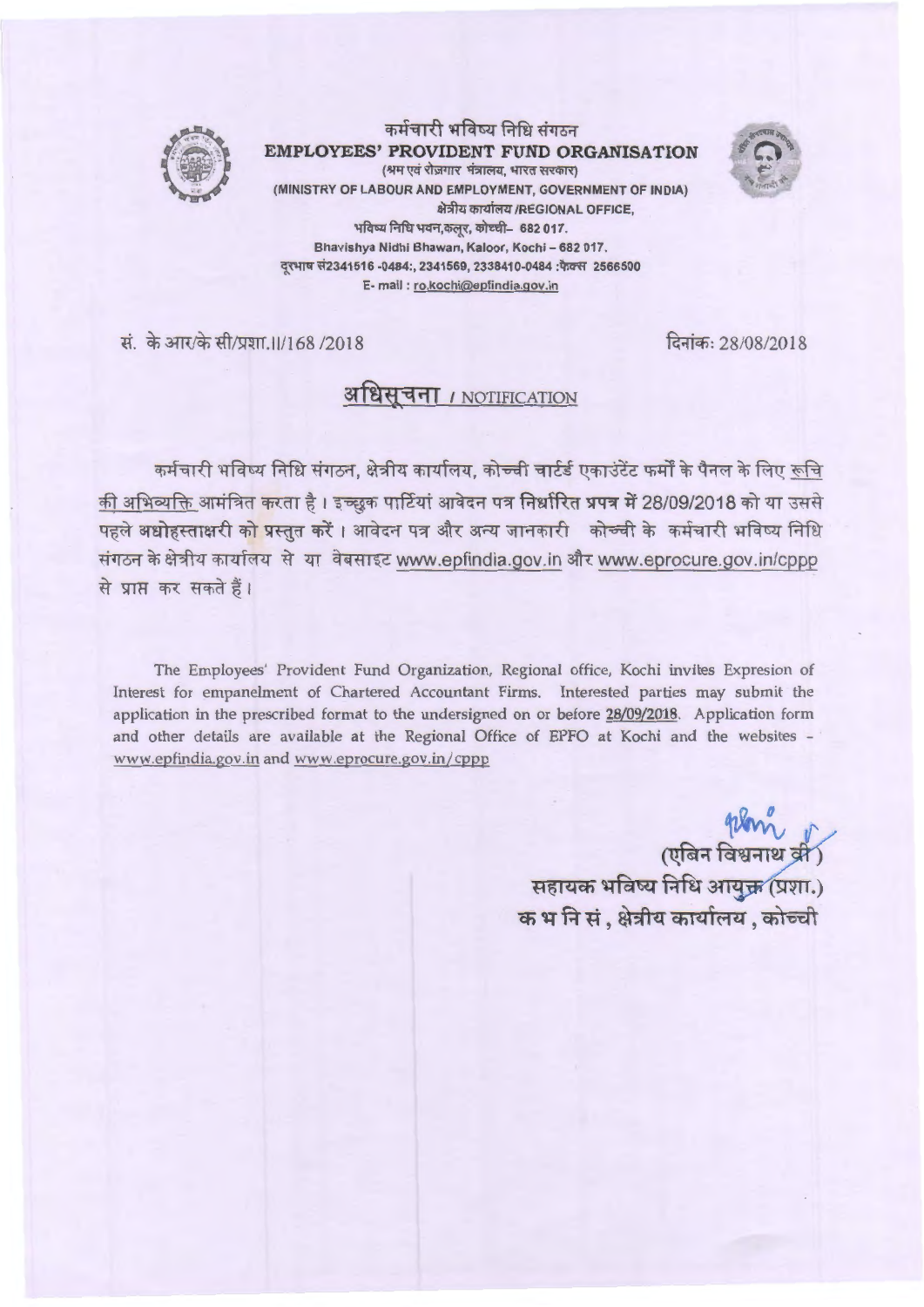

EMPLOYEES' PROVIDENT FUND ORGANIZATION *(Ministry of Labour & Employment, Government of India)* Regional Office, Bhavishyanidhi Bhavan, Kaloor, Kochi, Kerala - 682 017 Telephone No. 0484-2341569, 2535489, 2566500, 2338410 (Fax) E-mail: ro.kochi@epfindia.gov.in Website: www. epfindia.gov.in

No. KR/KCH/ Adm-11/168/2018 Dated: 28/ 08/2018

Expression of Interest (EOI) for empanelment of Chartered Accountant Firms for Regional Office, Kochi, Employees' Provident Fund Organization (EPFO)

1. The Employees' Provident Fund Organization, India (EPFO) is a statutory organization under the administrative control of the Ministry of Labour and Employment, Government of India (MoLE). The main objective of the organization is to provide old-age social security to the subscribers as per the provisions of EPF & MP Act, 1952 and the three Schemes framed thereunder.

For further information about EPFO, please visit the website www.epfindia.gov.in.

2. Regional Office Kochi proposes to form a panel of Chartered Accountant Firms (5 CA firms) for initial period of three years for handling various tax matters and allied activities, finalization of books of accounts, special audit under the Schemes relating to Accounts of Exempted Trusts, reconciliation of specific entries appearing in books of accounts or any other matter relating to tax matter or accounts or book keeping etc., as and when required.

### 3. Eligibility Criteria:

- (i) Applicant firms should be in existence for at least 5 years
- (ii) Applicant firms should have at least 3 full time partners
- (iii) The applicant firm should be in the panel of C & AG, Government of India
- (iv) The partners must be fellow member of ICAI and should have valid full-time certificate of practice issued by ICAI
- (v) Applicant firm must have experience of auditing accounts/ handling tax matters with Govt. Organisations/PSUs.
- (vi) Average Annual Turnover of the firm of the last three years should be at least Rs. 10 lakhs
- (vii) Applicant firm or its partners should not have been held guilty of any professional misconduct under Chartered Accountants Act, 1949 (as amended) during past five years or penalized under any of the tax laws by ICAI or any other statutory body.
- (viii) Applicant firm or its partners should not be facing any investigation or enquiry by any tax authority for violation of any of the tax laws.

#### 4. Selection procedure:

- a) All the applications received up to the last date shall be scrutinized by a Committee appointed by the competent authority to decide the eligible firms.
- b) Once a firm is declared as eligible then top 5 firms will be selected on the basis of point scóred on different criteria. Point system will be as follows:

92Bon r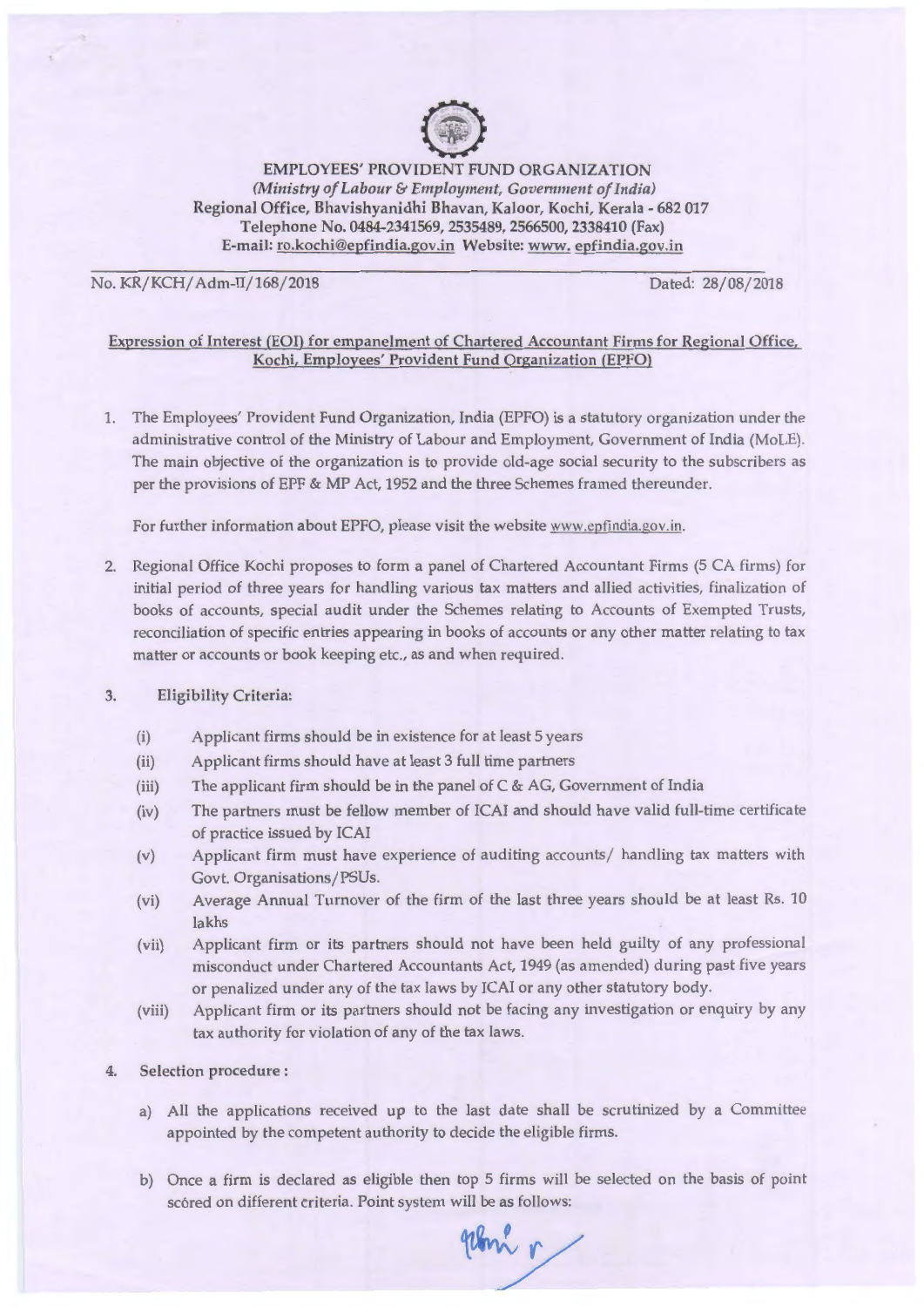# **Point System**

| Eligibility               |   | Point                                                                                    |
|---------------------------|---|------------------------------------------------------------------------------------------|
| ExperienceofFirm          | ۰ | 0.5 point for every calendar year from 5<br>years onwards - Maximum 15 points            |
| (ii) Full timeFCApartner  |   | 5 point for first partner and 2.5 from 2nd<br>partner onwards                            |
| (iii) Full timeACApartner |   | 3 points each for first 3 partners and 1.5<br>points for 4 <sup>th</sup> partner onwards |
| (iv) Full timeCAemployees |   | 1 point for every CA -Maximum 20 points                                                  |
| Turnover<br>(V)           |   | 1 point for each lakh above 10 lakh                                                      |

c) EPFO, in case of necessity can add new firms in the panel.

#### 5. Nature of work:

Employees Provident Fund is a recognized provident fund under the provisions of Income Tax Act, 1961 and henceits income are non-taxable. However, under some circumstances various provisions of Income tax Act and other tax laws become applicable to EPFO. Apart from this, professional services are required also for finalization of books of accounts, special audit of Exempted Trusts under the regulatory control of the organization, system audit, performance audit, reconciliation of specific entries appearing in books of accounts or any other matter relating to tax matter or accounts or book keeping etc. The nominated Firm would be required to handle the case assigned as per the terms of reference.

# 6. **Allotment of work:**

To allot any work a limited tender will be invited from the empanelled firms and following the General Financial Rules of the Central Government, the work will be allotted to a particular firm.

#### 7. **Application form:**

Interested parties may apply in the application format enclosed as **Annexure 'A'** along w ith the undertaking in the format as below:

I ...... .... .. ........ ... .. ....... ....... .. , the managing partn~rs of M/ s ... .. .. ..... ...... ...... .......... ..... . Chartered Accountants do hereby verify, declare and undertake:

- a) That the given above are complete and correct and that if any of the statements made or the information so furnished in the application form is later found not correct or false or there has been suppression of material information, the Firm would stand disqualified from empanelment/allotment of work and might be liable for disciplinary action under the Chartered Accountants Act, 1949 and the regulations framed thereunder.
- b) Applicant firm or its partners should not have been held guilty of any professional misconduct under Chartered Accountants Act, 1949 (as amended) during past five years or penalized under any of the tax laws by ICAI or any other statutory body.

Wam o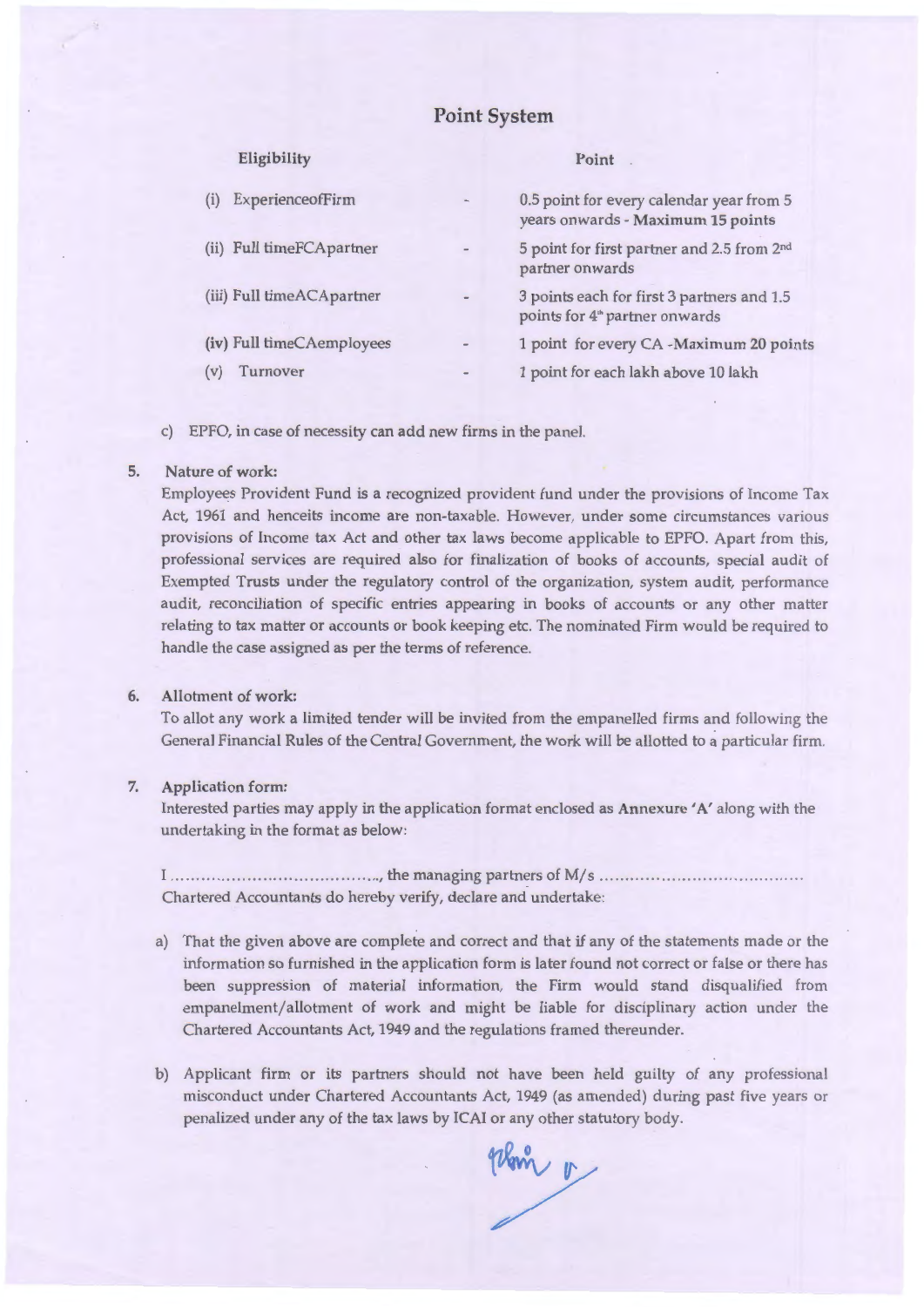- c) Applicant firm or its partners should not be facing any investigation or enquiry by any tax authority for violation of any of the tax laws.
- d) That I and other Partners are in full time practice of chartered accountants.

Name & Signature of the Managing partner of the Firm with Seal

8. EOI should be superscripted as "EOI for Empanelment of Chartered Accountant Firms" To be submitted in a sealed envelope and addressed to:

The Assistant Provident FundCommissioner (Administration -II) Employees Provident Fund Organization, Regional Office, Kochi Bhavishya Nidhi Bhavan, Kaloor Ernakulam, Kochi 682017

## Last date for submission of EOI is 28.09.2018

(Ebin Viswanath) Assistant Provident Fund Commissioner (Adm), EPFO, Regional Office, Kochi